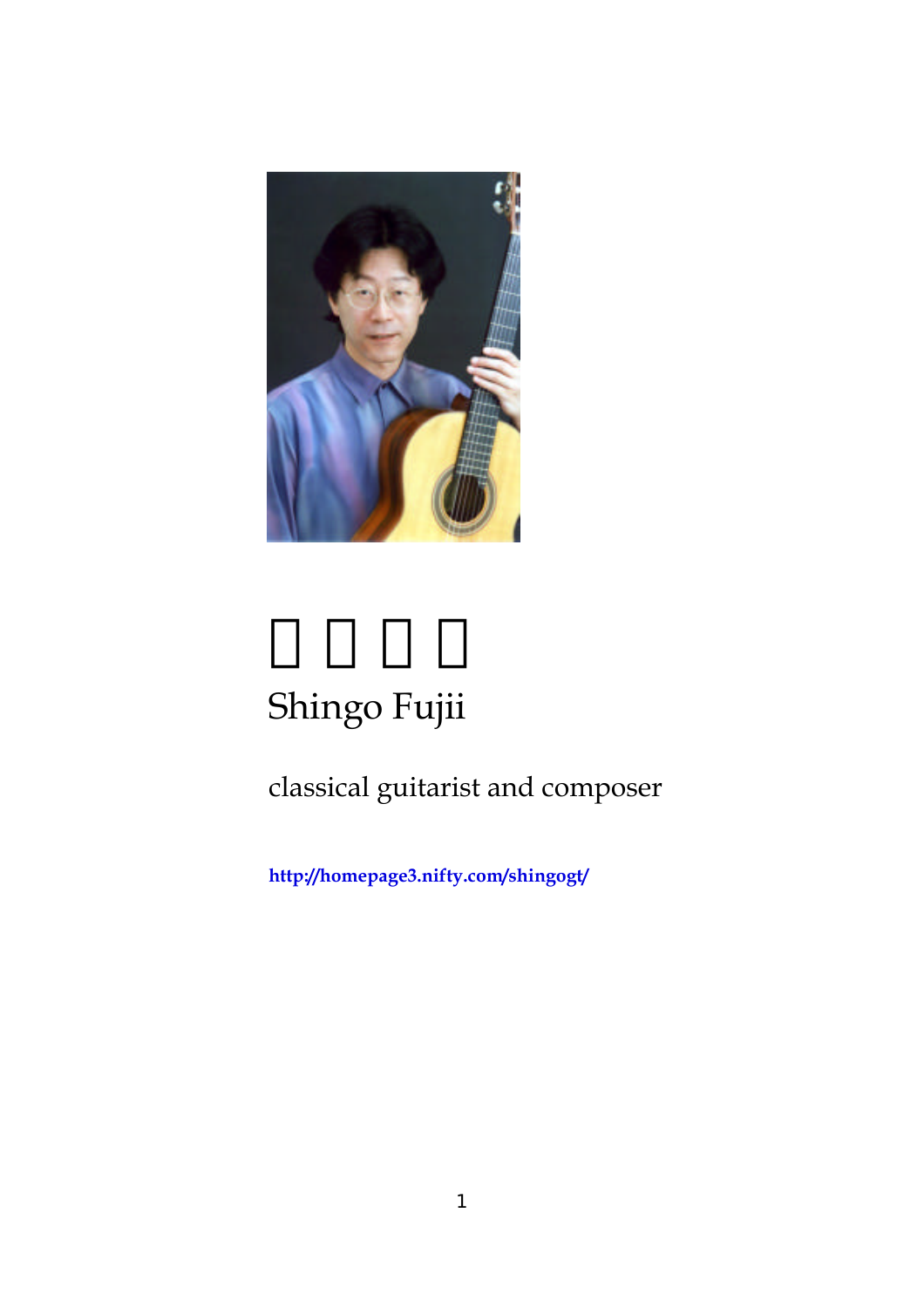## Shingo Fujii **Biography**

The name of "Shingo Fujii" has come to be known not only as one of leading classical guitarists of Japan but also as a musical composer just after publication of "Passacaglia (concertino for solo violin and solo guitar with guitar ensemble)" in 2005. It was performed in Salzburg, Paris, Shanghai, and of course in many cities of Japan in a year. Another concerto "Concierto de los Angeles", composed for famous American guitarst William Kanengiser, was premiered in Kyoto and Fukuoka in July 2006, and its first performance in USA was given only 4 month later by Yale University students in NY. "Danse d'Azur" is now becoming a standard repertoire for two guitars.

Shingo Fujii was born in Kamiiso (Japan) in 1954. He began to study the guitar by himself at the age of ten, and then under the direction of Ichiro Okamoto. After graduating from Kyoto University he went to Spain to study under the late Joseluis Gonzalez, late Jose Tomas and David Russell. Shingo won 1st prize in the "Young Guitarist Competition (Osaka)" in 1978, and obtained the diploma of the Royal College of Music, London (A.R.C.M.) and won the "Luis-Coleman Prize" in the "Luis Coleman Competition (Santiago de Compostella)" in 1986.

Shingo Fujii's activity started both as a classical guitarist and a lute player of "DACERIES", an early music group of Japan (1979 - 1994). Shingo has taught Guitar and Guitar Ensemble at the Osaka College of Music from 1986 to 2000. Shingo has been invited and musical director at the "Guitar Summer Course in Kyusyu" since 1998. He is a

*2*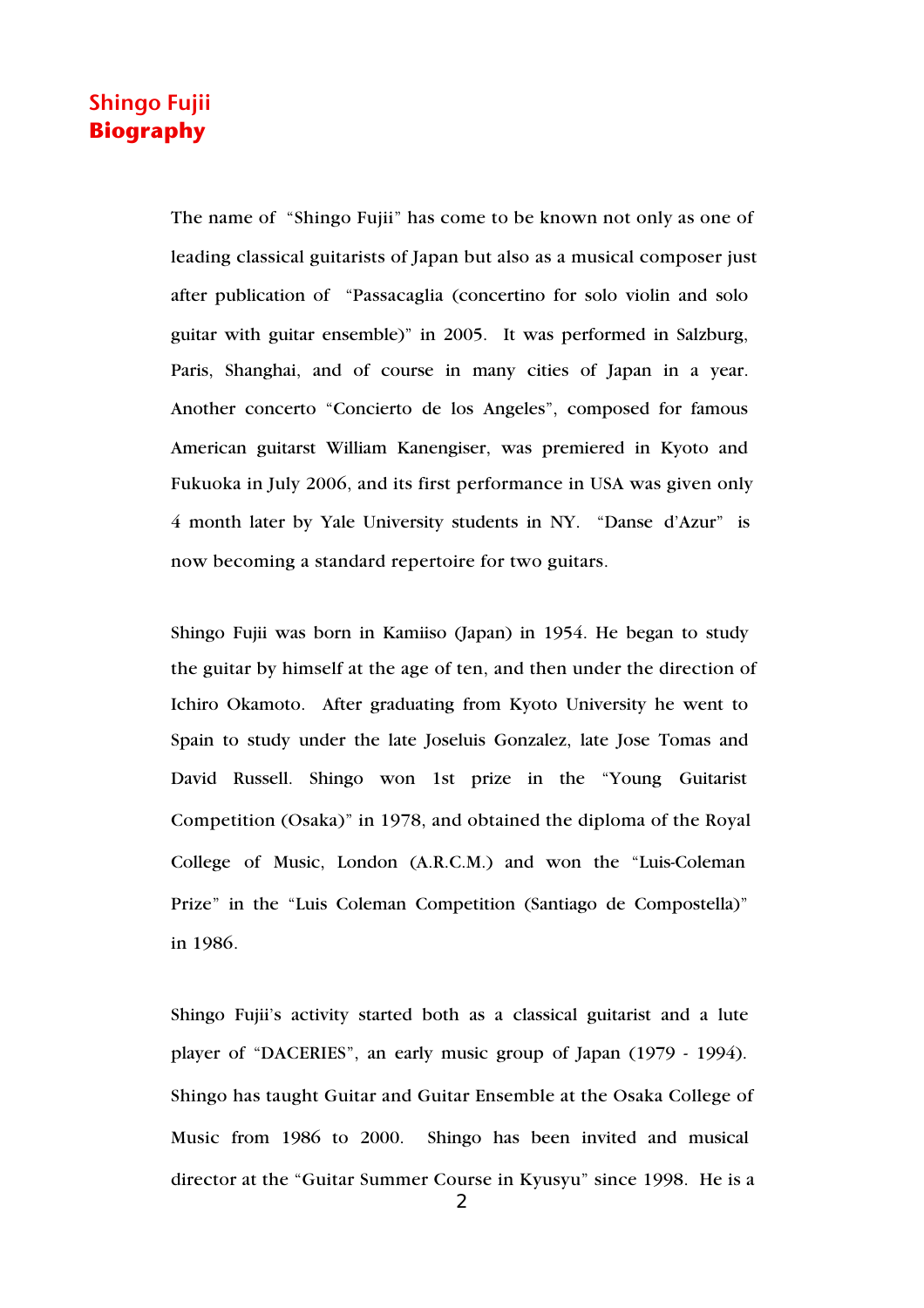Guest teacher in FORESTHILL MUSIC ACADEMY (Fukuoka), and a chief jury of Kyusyu Guitar Music Competition since 2006.

He wrote a series of articles for "*a guitar course based on L. Brouwer's Studies* (two years)", "*new studies after F.Sor's Studies* (for a year)" and "*new repertoire after Japanese popular songs* (for a year)" for the monthly magazine; Gendai Guitar.

Shingo now gives numerous concerts throughout Japan, is invited to a number of music festivals. Especially his recital "Toru Takemitsu and his music for guitar" with Kiyoshi Shomura in Kyoto 2005, was highly praised for their performance and Shingos' successful arrangements for guitar duo from Takmitsu' Mixed Chorus music.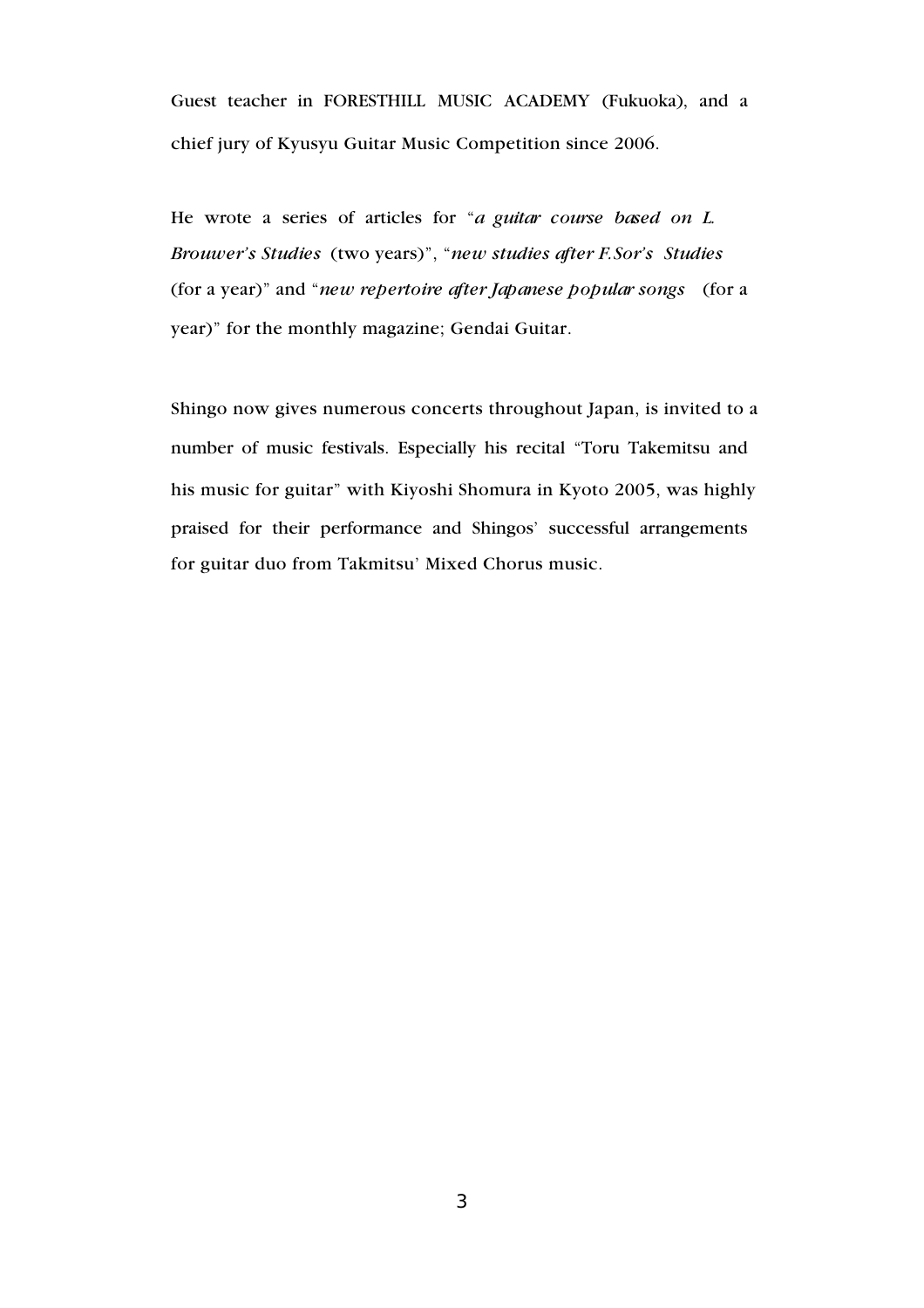## Shingo Fujii **Discography**

| <b>NIGHT SKETCHES</b> [FHCD-9602]<br>plyers: Shingo Fujii (guitar), Nobutaka Shimizu (flute)<br>music: NIGHT SKETCHES (Y.Sugihara), Histoires du Tango<br>(A.Piazzolla), Mouvements pepetueles  etc.    |
|---------------------------------------------------------------------------------------------------------------------------------------------------------------------------------------------------------|
| <b>EL DECAMERON NEGRO</b><br>- sellection of Leo Brouwer[FHCD-20008]<br>Shingo Fujii (guitar),<br>music: 20 Estudios Sencillos, El Decameron Negro, Sonata para<br>guitarra, canciones poplares cubanas |
| <b>Sounds in Hakodate - 2</b> [JOZZ-9821]<br>players: Shingo Fujii (gt.), Akio Yosioka (org.)<br>music: Concierto para un gentilhombre (J.Rodrigo)                                                      |
| Neko-Neko-Neko<br>*original music for flute orchestra by Shingo Fujii<br>composition/conductor: Shingo Fujii<br>flute orchestra: UMIBUE-no-kai                                                          |
| <b>THE END OF ASIA / RIUICHI SAKAMOTO &amp; DANCERIES</b><br>: LP-CD DENON 38C38-7045                                                                                                                   |
| <b>RETOUR/DANCERIES: CD MISAWA CSD-6</b>                                                                                                                                                                |
| <b>CANTIGAS DE SANTA MARIA / DANCERIES : CD MISAWA CSD</b><br>10                                                                                                                                        |
| <b>DOUCOUR/DANCERIES: CD MISAWA CSD-13</b>                                                                                                                                                              |